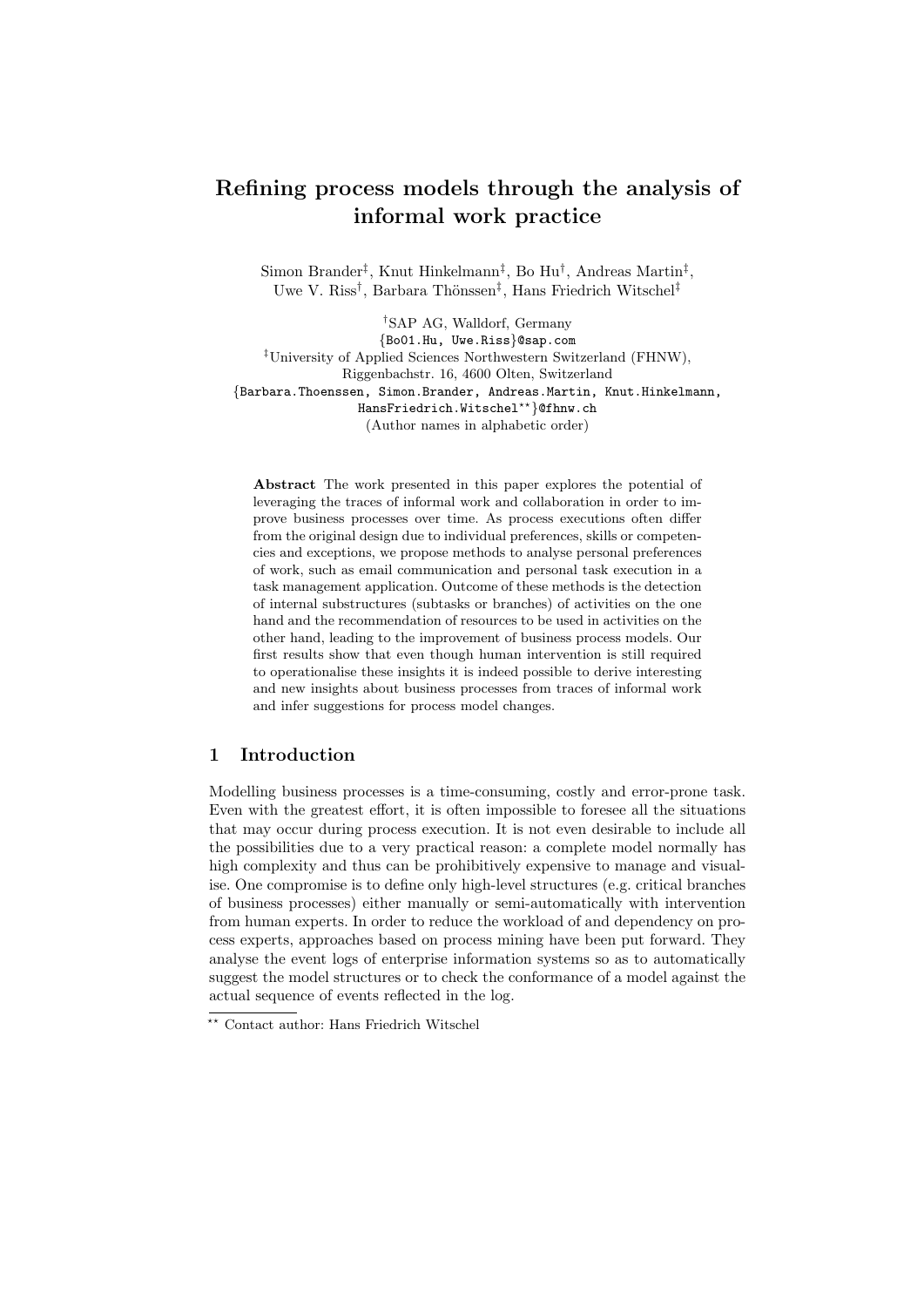Log-based mining relies on the quality of event documentation that renders it less useful in situations where processes are handled through informal methods. In every-day work practice, it is not unusual for people to keep their own records (such as personal notes and draft documents) and information about the process activities out of the enterprise information system and hence invisible in event logs. Meanwhile, in modern organisations, it is also common for employees to conduct process-related communication via email—in addition to or as a replacement of communication through a workflow system. Emails, even though closely work related, demonstrate strong informal and personal characteristics. Although artefacts such as personal records and emails are not deemed the same as formally modelled knowledge, they carry important information about dayto-day business processes, a good understanding of which provide valuable input to the formal process models.

The work presented in this paper explores the potential of leveraging the traces of informal work and collaboration in order to improve process models over time. We look at two types of traces, namely emails and personal task instances gathered in a task management application. We propose methods that analyse the internal structure of emails and personal tasks in order to derive information about the business process, e.g. for adding activities or branches or recommending resources. It is important to understand that the suggested methods do not treat emails or tasks as atomic units – as is often done with events in system logs – but analyse their internal structure.

# **2 Related Work**

In this section, we review the two research threads from which our approach is drawn. We first familiarise readers with the basic notions of *agile business processes* that will then be used throughout the paper when discussing the details and impacts of our algorithms. We then elaborate on the difference of our approach from the apparently similar process mining approaches that also rely on traces of work practice.

### **2.1 Agile Process Modelling and Execution**

Agility is one of the major challenges that modern enterprises confront nowadays and a distinct character of successful companies. Organisational agility can be defined as an organisation's ability to "[*. . .*] sense opportunity or threat, prioritise its potential responses, and act efficiently and effectively." [14]

In terms of business processes, organisational agility implies a more permeable separation between build-time modelling and run-time execution, allowing a fluid transition between them [13]. The Knowledge-Intensive Service Support (KISS) [10] facilitates the shift form rigid process modelling approaches to flexible and agile processes. KISS gives the possibility to tackle exceptional situations, unforeseeable events, unpredictable situations, high variability, and highly complex tasks without having to change the process model very often.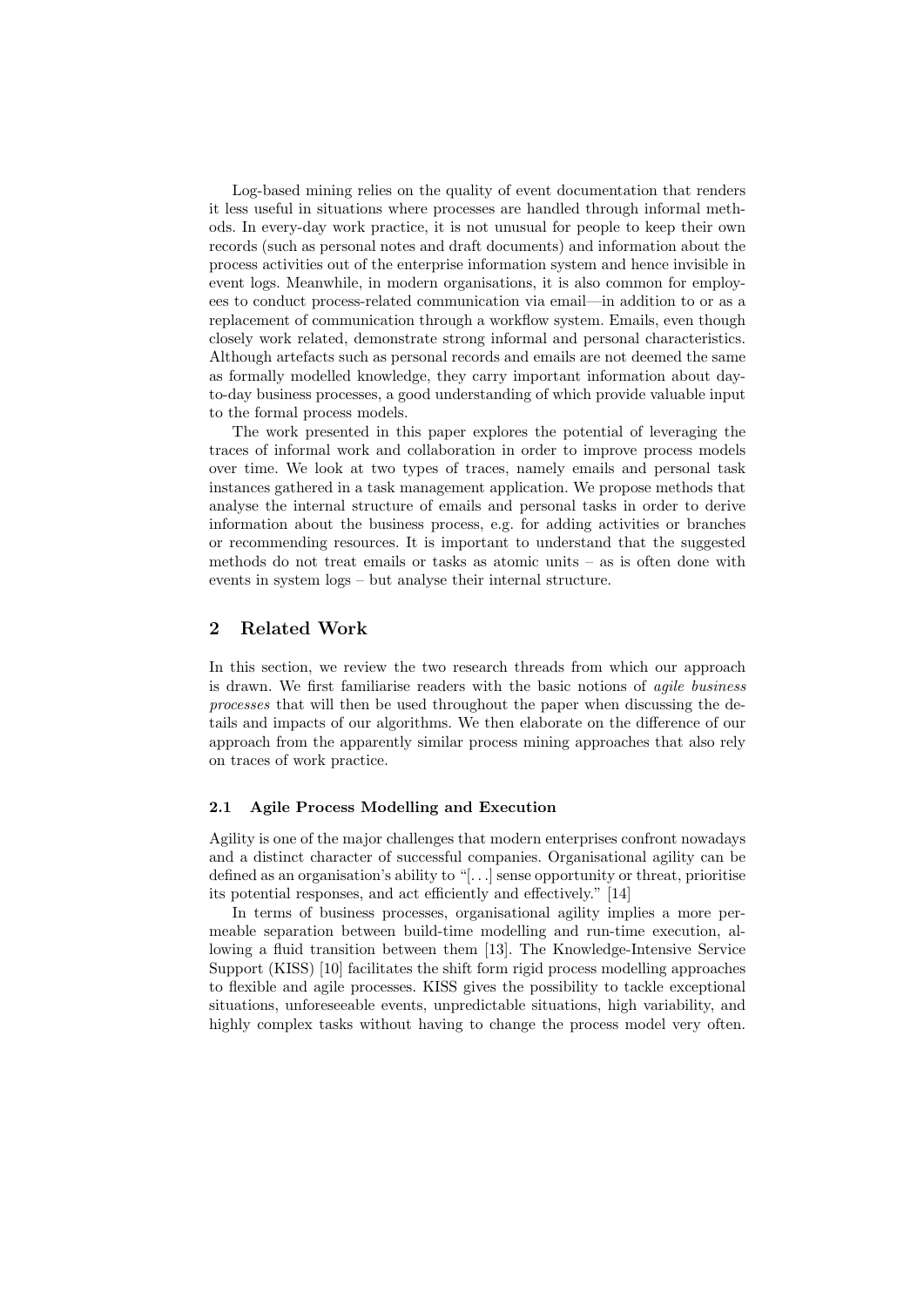This is done by combining conventional business process modelling with (business) rules—the process model can be seen as basic action flow and guidance where the business rules define the constraints. In order to provide the flexibility KISS introduced a special modelling construct called Variable Activity [1]. [18] has further developed the Variable Activity concept into *Knowledge Intensive Activity* (KIA). A knowledge-intensive activity is an activity that requires expertise or skills to be executed. The execution and results of KIAs depend on the actual context wherein the process is reinforced. Context data include application data, process data, functional data, or further information about needed resources [5]. A knowledge intensive process (KIP) is a special form of process where (some of) the activities are optionally executed—depending on information specific for the certain process instance—and in any order and in any frequency. Thus a KIP is comparable to ad-hoc processes known from BPMN<sup>1</sup>. The KISS approach is combined with task patterns into a collaborative process knowledge management and maturing system, called KISSmir [13,18].

# **2.2 Process Mining**

Process mining discovers formal process models from usage data, e.g. event logs containing the recorded actions of real process executions (*cf.* [2,8,17]). Enterprise information systems, such as enterprise resource planning systems, are well suited to process mining. These systems use a structured approach, which means that they have a "predefined way of dealing with things" [16]. Unstructured systems, such as groupware systems, on the other hand, provide more liberties to the user and the exchange of information. Such freedom makes the use of event logs from unstructured systems more challenging. Let's take emails as an example. While an email header contains structured elements (e.g. sender, recipient, date/time, subject), its main content is stored in the unstructured body and is not readily available for process analysis. There are approaches and tools that focus on the process discovery from the event data and logs produced by unstructured systems. For instance, Dustdar et al. propose mining techniques for ad-hoc processes that are supported by a process-aware collaboration system named Caramba [9]. Van der Aalst and Nikolov describe a process mining approach and a tool that uses email logs as input and creates a process model out of it [15]. They rely heavily on the assumption that the emails are already appropriately tagged (e.g. task name and status in the subject) which is not necessarily true. Tagging emails is time consuming and error-prone. Di Cicco et al. go one step further and use information extraction to identify task names from the unstructured email body [7].

As opposed to the approaches mentioned in this section, we do not treat traces of people's work (such as events in event logs, tasks or emails) as atomic units, which essentially need to be put into the right order. Instead, we are interested in investigating the potential of discovering internal structure of such events by analysing the *contents* of traces (emails, tasks) and relating them to

 $1 \text{ http://www.omg.org/spec/BPMN/2.0/PDF}$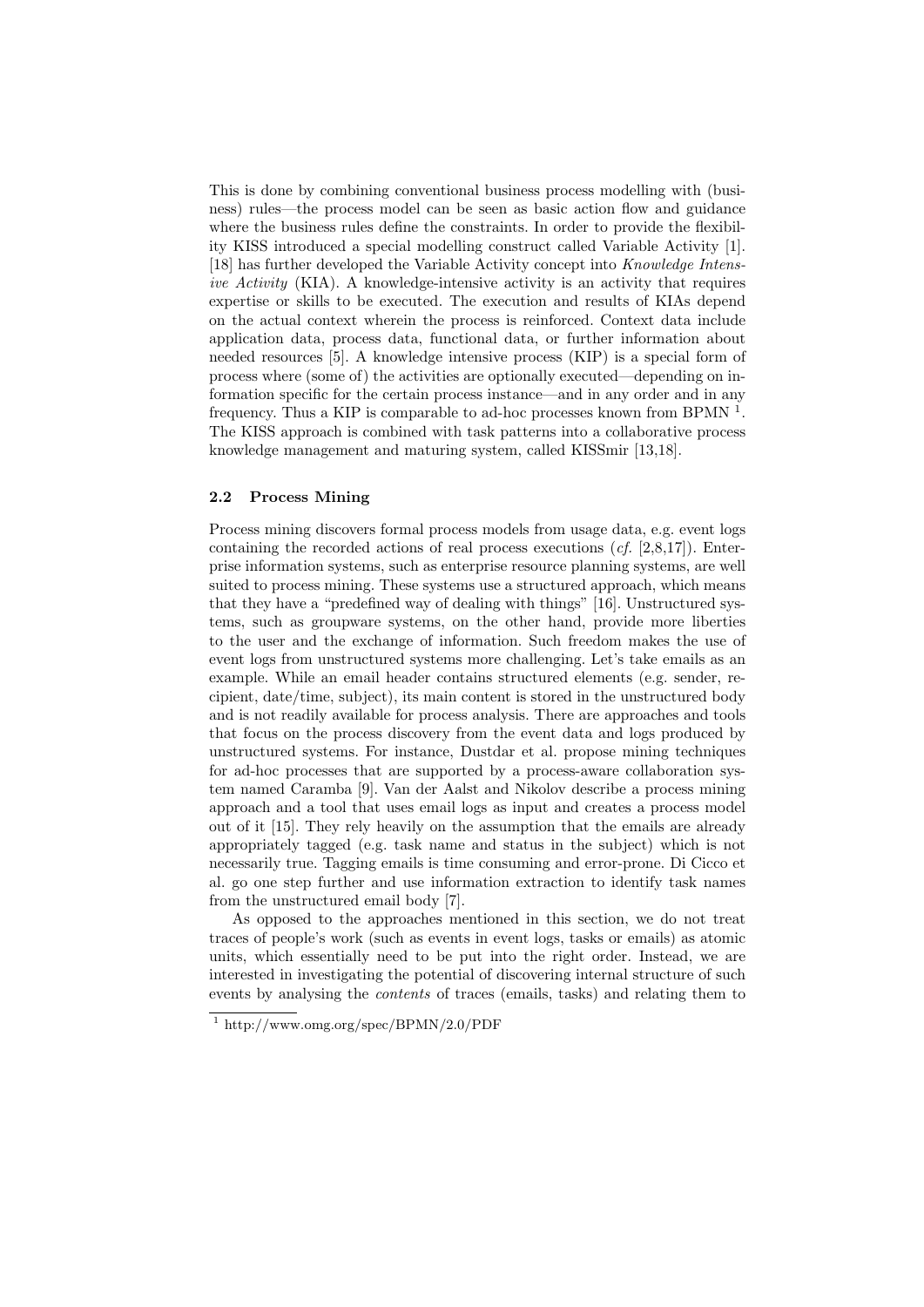the overall business process. We claim that process models may not be finegrained enough in many cases and that therefore the treatment of events as atomic units will fail to reveal many possible refinements of such models. We also claim that traces of personal work (as opposed to events in information systems) may contain information of another quality, although this information may be hidden between noise, hence making human intervention necessary.

# **3 Discovering information work practice**

As indicated by the number and diversity of ISO9001 certifications in Europe [11], Business Process Management becomes increasingly important not only for large enterprises but also for small- and medium-sized ones. Thus far, business processes are primarily modelled by process experts and delivered as one integrated package to the end users. Recently, an evident trend in businesses is the demand on adaptivity, against both the volatile markets and rapidly changing customer requirements. The conventional business process modeling approach, therefore, is under increasing challenge. On the one hand, it might take tremendous effort to reach an agreement on a standard business process model. On the other hand, in order to ensure generality, exceptions and specialities will be at sacrifice. A business process modeled based on expert knowledge is not likely to reflect actual work practices accurately. The situation will not be alleviated by process automation. For instance, a Workflow-Management-System (WfMS) often leaves out details of the modeled activities so as to provide certain flexibility to the end users. Such "gaps" are then filled by personal task execution preference and particulars. In practice, such information normally hides in the trace of informal communications (e.g. emails) and personal task "diaries" (e.g. personal notes and logs), and in many cases get lost into the vast amount of available information.

In the rest of this paper, we will assume the existence of a grossly crafted process model which is treated as the "seed" for further refinement. Due to its knowledge intensive nature, business processes can normally be refined in two general directions: further development of process knowledge (in terms of activity order, granularity, etc.) and further development of process-related knowledge (in terms of supporting information of business processes). In this section, we present two scenarios in which the mining of informal work can contribute to the improvement of business process models.

## **3.1 Resource Recommendation**

When performing a task, a person often consults resources, the selection of which is based on her personal skills, experiences or preferences. A good understanding of such information would allow us to refine the corresponding process models or help improving execution of process instances. Hence we wish to discover the set of local resources (documents as well as task collaborators) that people use to accomplish their tasks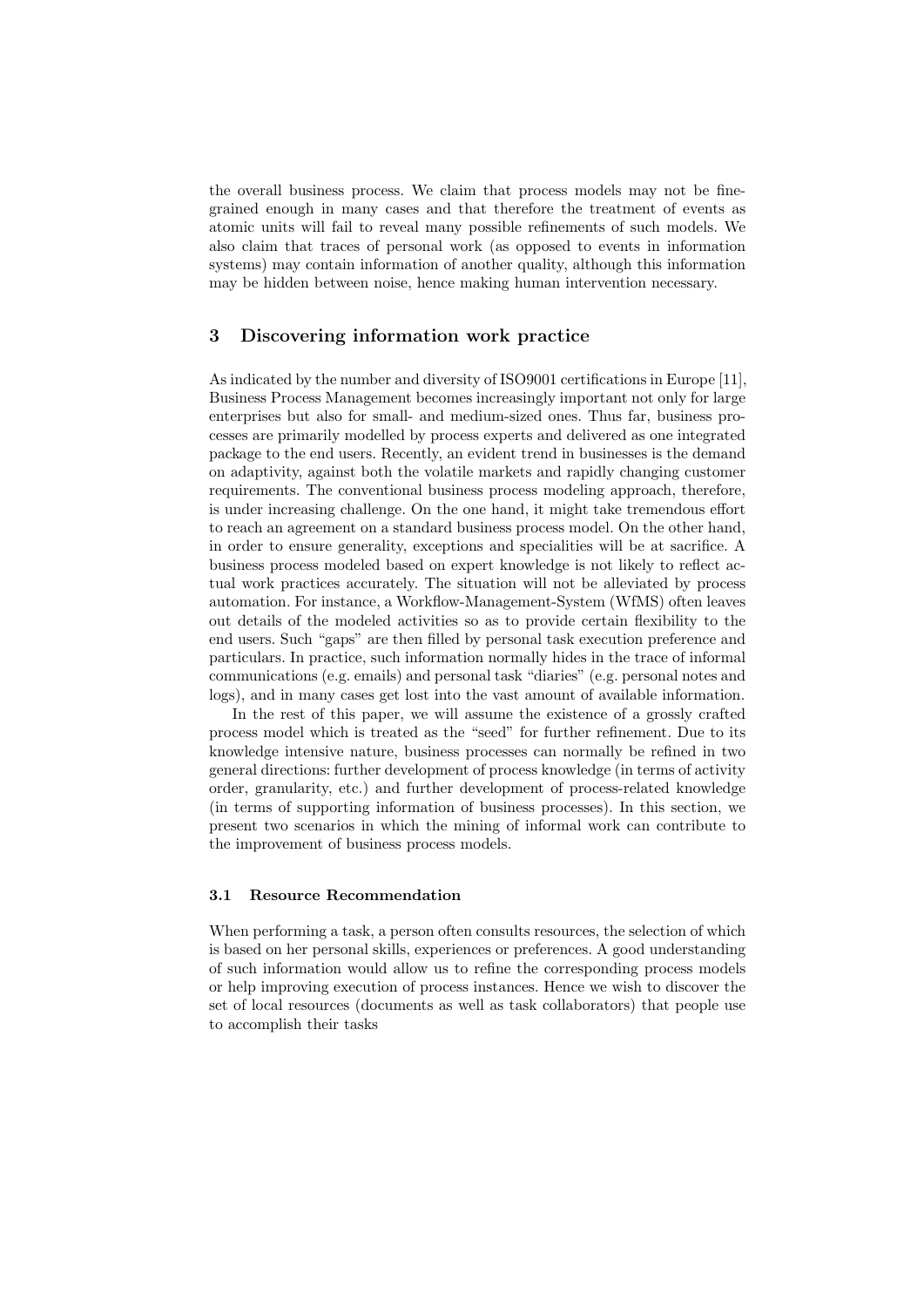When working on an assigned task with the help of task management tools such as KISSmir [18], a person can add resources to that task. In order to enable automatic resource provision, accomplished 'historical' task instances are analysed. Figure 1 shows how this might work: assuming that the current task of checking a certain certification already has an association with a resource *R*1, we can recommend further resources such as *R*4 by analysing historical data, e.g. the co-occurrence of *R*1 with other resources in past task executions.

In addition, we propose to consider the set of emails associated to a certain activity across all process instances. This is done by extracting from emails the attachments (document resources) and embedded links (web pages), as well as senders and receivers (people). We then simply count the frequency with which resources occur in these emails and recommend the most frequent ones whenever a user works on the given activity again. An analysis of co-occurrence of email recipients can additionally be leveraged for recipient recommendation during email composition (cf. [6]).



**Figure 1.** Resource recommendation based on historical data

#### **3.2 Task Refinement**

Email/task diary data contains valuable information about potential sub-structures of the business process that may not be reflected in the current process model. Such structures can be either implicit subtasks or context-based branches.

- **Subtasks** Sometimes a process model is not fine-grained enough, i.e. its process activity might implicitly encapsulate various sub-activities that need to be performed (with or without a certain order) in order to accomplish a corresponding task. It might become necessary to differentiate and explicate such sub-structures when one has to collaborate with and/or delegate certain sub-tasks to others, or lift up the sub-structures to reflect them in the workflow, for better ICT support.
- **Branches** Often, the need to perform a sub-task of a given task is not fixed and depends on the context wherein the task is carried out. For instance, the task of requesting an intern contract for a student might go along different routes depending on the student's nationality: contracts for foreign students might be more difficult and complicated to acquire than those for local students.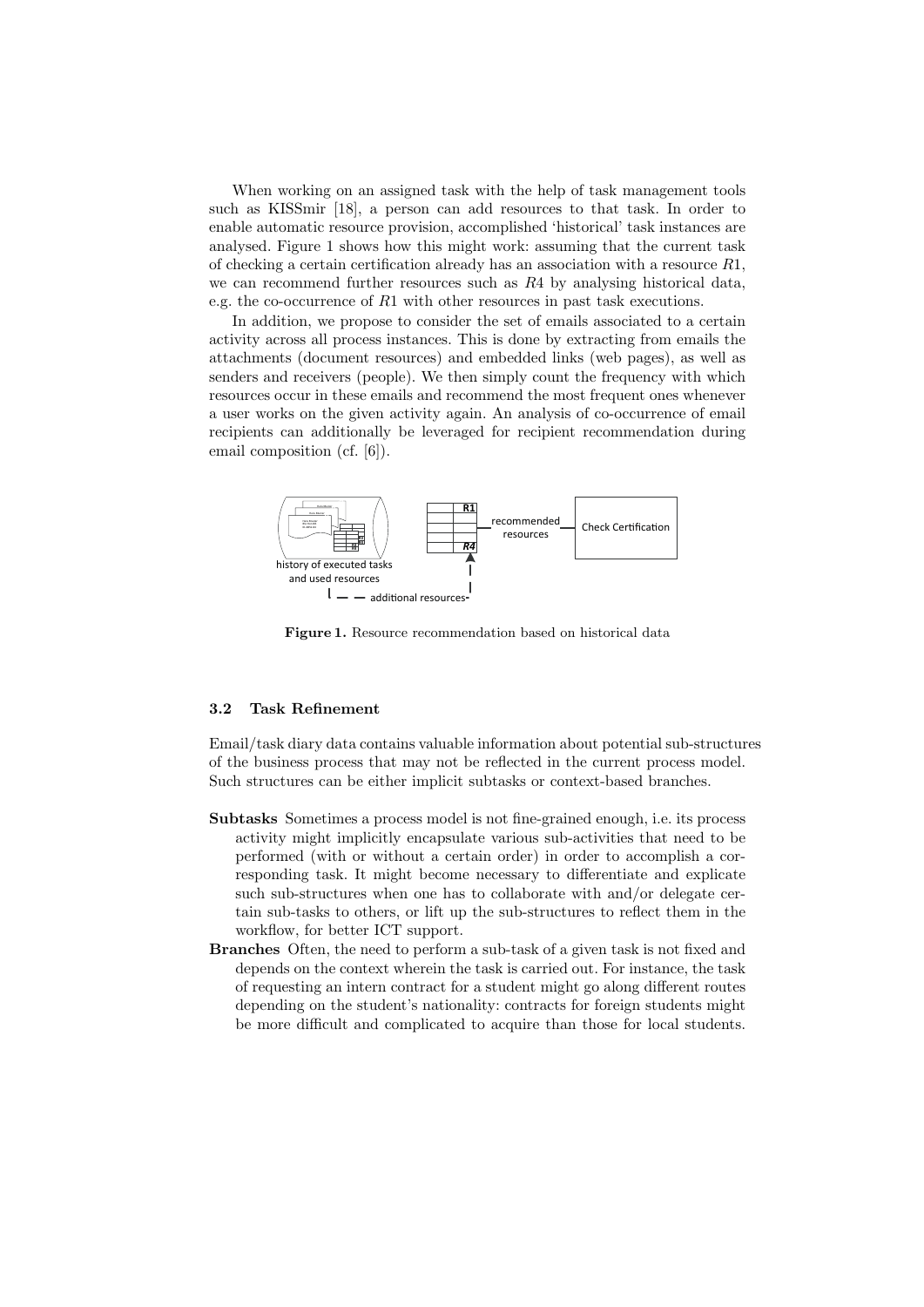This is not always foreseeable until a concrete instance task calls for attention. These conditional branches should be reflected in the process model by decision points that check context attributes in order to select the most appropriate branches.

In both cases, we can expect to find corresponding evidence in email/task data, provided that the "seed" process model is sufficiently used, accumulating a large amount of data covering all possible alternatives.



**Figure 2.** Task refinement based on clustering by resource usage

When using a task management system, users have the possibility of making subtasks explicit (creation of subtask entities, delegation), which can be exploited. However, often that is done in an implicit way, e.g. delegating work via email. Data mining methods can be employed to discover those sub-structures. Our assumption is that tasks/emails that belong to different branches and/or sub-activities will have different characteristics whereas tasks/emails that belong to the same subtask/branch will be substantially similar. By clustering all items that are associated with an activity (again across all process instances), we can expect that the resulting clusters will demonstrate branches and/or subtasks of the process. Figure 2 shows how tasks have been clustered based on attached resources, yielding three task clusters. We can now imagine that, as a result of inspecting the clusters, the two bigger ones form the basis of refining the task "Check documents" into one branch that uses resource *R*2 (which might be a document used for EU students) and another using resources *R*3 and *R*4 (for non-European students). Of course, automatic clustering is rarely fully reliable. Human analysis is necessary to quality-check the outcomes.

**Refinement based on task delegation** When executing KIAs, a participant can delegate parts of the task to colleagues. If this happens in a number of cases, it might be an indicator that the process model is not detailed enough and the knowledge-intensive task could be divided into several subtasks. We assume that a participant executing the task will document the delegation in the task description. We can analyse records of previous task executions to identify in which situations a task delegation happened. The criteria can be included in the process model as a decision point. By identifying subtasks, a KIA becomes better structured and evolves towards a knowledge-intensive process.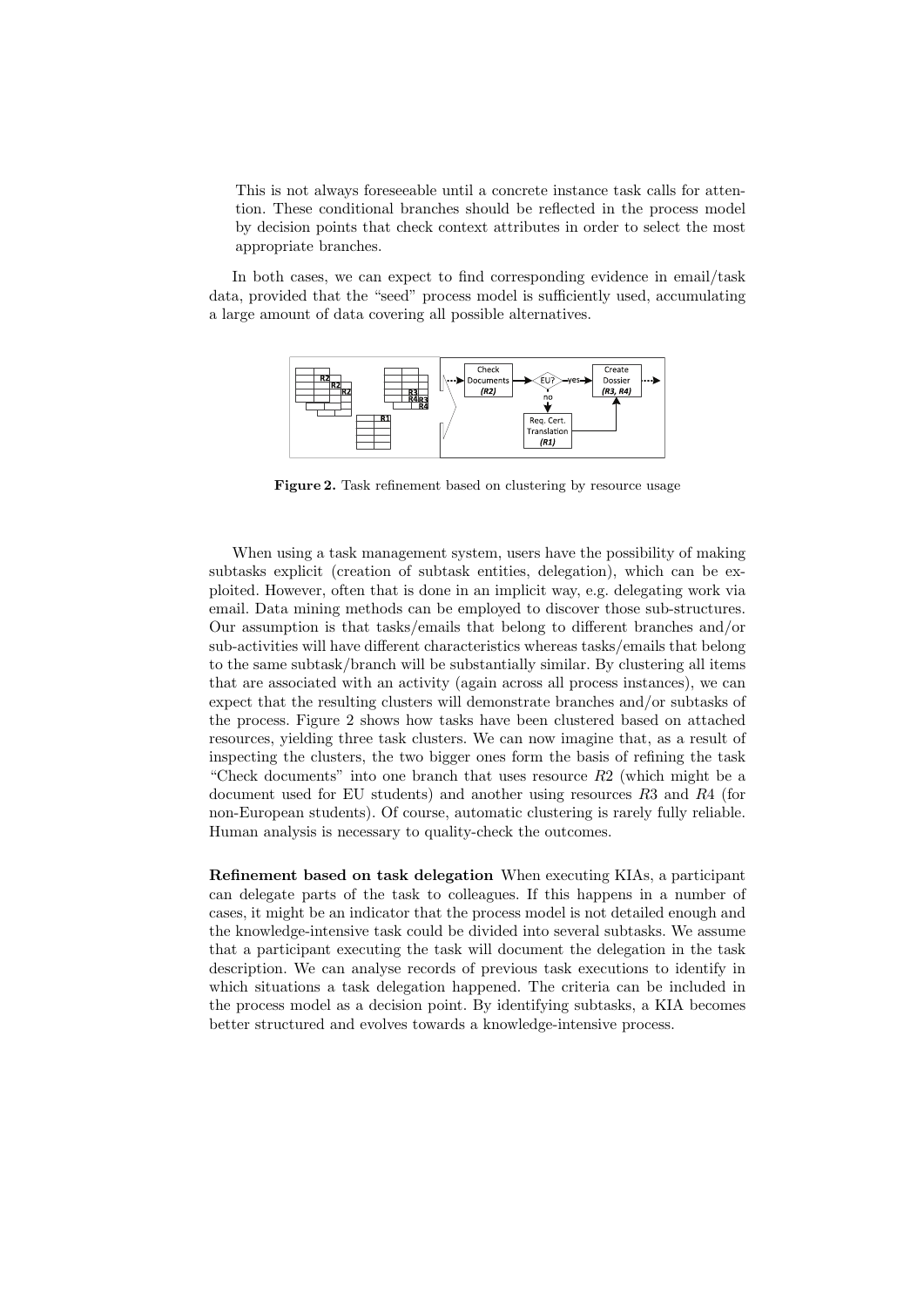**Refinement based on task resources** Resource-based task refinement aims at refining the existing process model by using the stored information about a given task. With clustering, patterns of used resources are discovered. It is assumed that one cluster, i.e. one pattern of used resources equals a particular (sub-)task or branch. The existence of multiple patterns of resources associated with a single task, therefore, indicates the possibility of the process model refinement. The identified process model adaptations are then implemented to reflect such resource patterns / clusters. In order to determine whether a model refinement is appropriate, human intervention is necessary. Variables that define an identified pattern are presented to a human expert. The expert can also take a closer look at the individual resources (e.g. the contents of a text document) in a resource cluster to understand the rationale. This ensures that dependencies are discovered even if the system were not initially able to find them.

**Refinement based on emails** This kind of refinement resembles the previous one - all emails belonging to an activity (and across process instances) are clustered and the cluster representations are inspected by human experts to identify if they correspond to subtasks and/or branches within the activity. We consider two kinds of feature vectors to represent emails for clustering. The first kind is based on communication partners, i.e. senders and recipients of emails; here, we assume that different subtasks and/or branches of an activity require the interaction with different kinds of people.

On the other hand, even when communicating with the same people within a task, different aspects (i.e. subtasks) may be addressed, which may be detected by analysing the email's unstructured parts. Therefore, the second kind of feature vectors is built from the text of the email's subject and body. After automatic analysis is finished, the human expert is provided with a meaningful description of the clusters. For instance, an expert will need to know the number of emails in a cluster, the categories (i.e. roles) of communication partners together with their frequency, the most prominent keywords, derived via term extraction from the emails' subjects and bodies and a selection of example email subjects. This should allow her to see what the emails within a cluster have in common.

# **4 Experiments**

We employed well established data mining and data clustering algorithms when implementing the informal work based process model refinement approach. The system is still under development. A preliminary evaluation, however, proved the practical value of our approach.

# **4.1 Implementation**

In this section, we focus more on the emails which present a real challenge due to their unstructured nature. Task diaries, on the other hand, can be processed in a more straightforward way.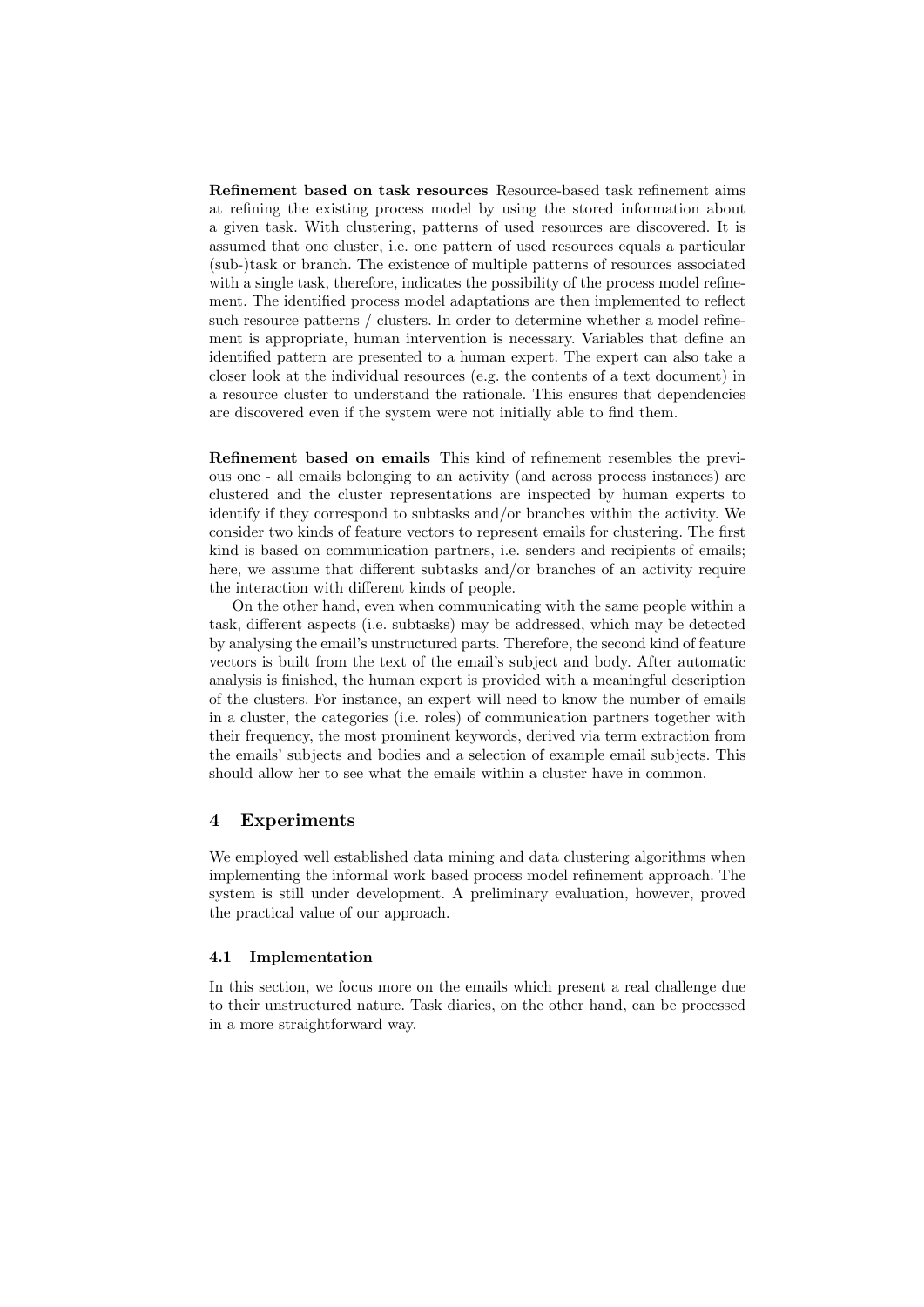**Mapping to activity** Collecting traces of informal work related to the activities of a business process requires mapping both task instances and emails to these activities. Mapping task instances to activities is straightforward with the help of the KISSmir system [18]—the task instances are assigned by the workflow engine and thus by definition belong to a certain activity of the underlying business process.

The real challenge for assigning emails to activities is due to a lack of direct association. As suggested in [15], mapping can be achieved in two steps a) mapping emails to a process instance and b) mapping emails to activities or tasks within that process instance. Van der Aalst and Nikolov [15] assume the existence of annotations of emails which are added either manually by end users or by a process-aware information system. They acknowledge that email annotation regarding the activity will not always be available and propose that this classification can alternatively be obtained automatically by matching the name of the task against the email subjects, where a partial match is acceptable. This approach presumes that the subject of each email that belongs to a certain activity of a business process will always contain the name of that activity. This is, however, only guaranteed if the email is written manually with significant attention or generated automatically by a task management system's email functionality. It may become less useful in other cases. We propose to utilise a classical machine learning approach that can (semi-)automatically assign emails to activities. This is done as follows:

- 1. *Acquiring training data* The users are asked to annotate a certain number (say 100) of emails manually as training data. For the first step, i.e. the identification of the process instance to which an email belongs, we follow the approach in [15] and let the user choose among a number of criteria, e.g. a contact linked to an email, to select all emails belonging to a process instance.
- 2. *Feature extraction* From each email in the training data and the set of remaining emails, we extract the email addresses of the sender and the recipients, the time-stamp, attachments and the text of the subject and body. We use these fields as features - where the text parts (subject and body) have to be broken into words that will constitute the features.
- 3. *Classification* We use standard classifiers from the machine learning literature to learn a model from the training data and apply it to unclassified emails.

Since the text-based features will result in a high-dimensional feature space and will thus outweigh the other features when combined into one feature vector, we propose to proceed with fusion methods that have been explored in the area of multi-media content, where low-dimensional image features have to be combined with high-dimensional textual features, *cf.* [3]. These methods either define and combine separate kernels (i.e. similarity functions) for the different features or build different classifiers for the different feature sets and combine these with a meta-classifier. In this work, we focus on the actual extraction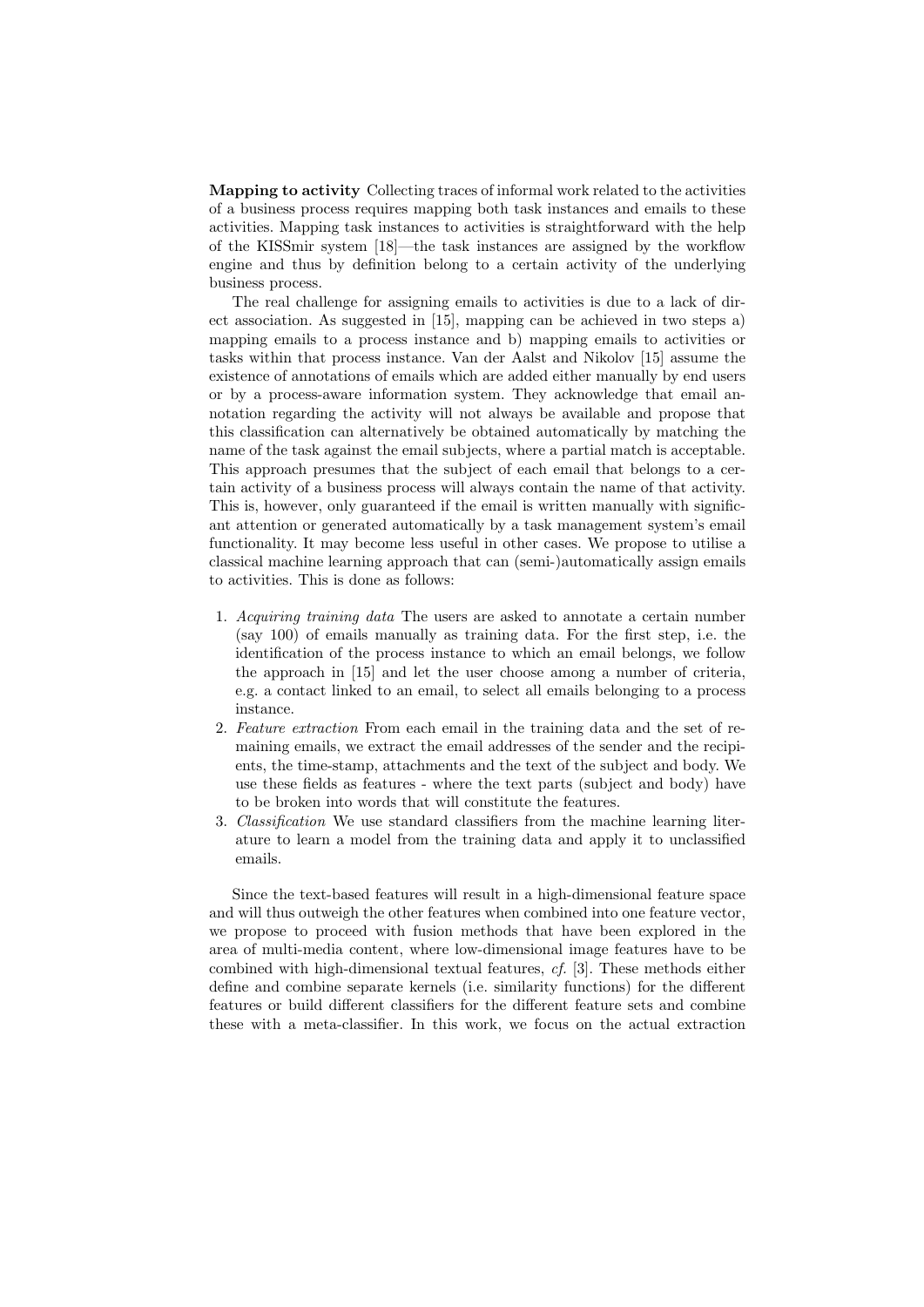of process-relevant information from tasks and emails and therefore have not implemented/evaluated this automated mapping. A closer analysis will be the subject of future work.

**Communication partner categories** We classify communication partners in email exchange according to their job function or role in the business process. Such kind of information can be found in the employee directory. Representing this information formally, for example in an enterprise ontology allows inferring the required information of job function, role or project etc. automatically [12]. In our approach, end users can define categories of communication partners by specifying the category names followed by the keywords indicating what method should be used to filter the list of email contacts. Currently, three methods are implemented:

- **LIST** enumerating a list of email addresses that together make up the category, *Process Owner = LIST(hans-friedrich.witschel@sap.com)*.
- **CONTAINS** specifying a string (e.g. the domain) that all member email addresses must contain, *SAP = CONTAINS(@sap.com)*
- **NOMATCH** reserved for all email addresses that are not qualified in the previous categories, *External = NOMATCH*

In order to classify a given email address *E* using such a category definition, the email processing engine will start to match *E* against categories defined via LIST, then - if no match was found - against the CONTAINS definitions and finally assign it to the NOMATCH category.

**Extracted features** After the assignment of task instances and emails to process and activity instances and categorisation of contacts in email communications, further information will be generated automatically, resulting in the following list of features associated to each email:

- **–** Process instance ("Student Hiring of *⟨Charly Brown⟩*")
- **–** Activity instance ("Prepare Interview with *⟨Charly Brown⟩*" in our example process)
- **–** Type (simple email vs. meeting request)
- **–** Subject
- **–** Body
- **–** Sender (name, email address and communication partner category)
- **–** Recipients (same as sender)
- **–** Time-stamp indicating when the email was sent
- **–** The list of attachments of the email.

# **4.2 Experimental setup**

In order to evaluate the methods outlined above, we performed some experiments with email data corresponding to a student recruitment process that researchers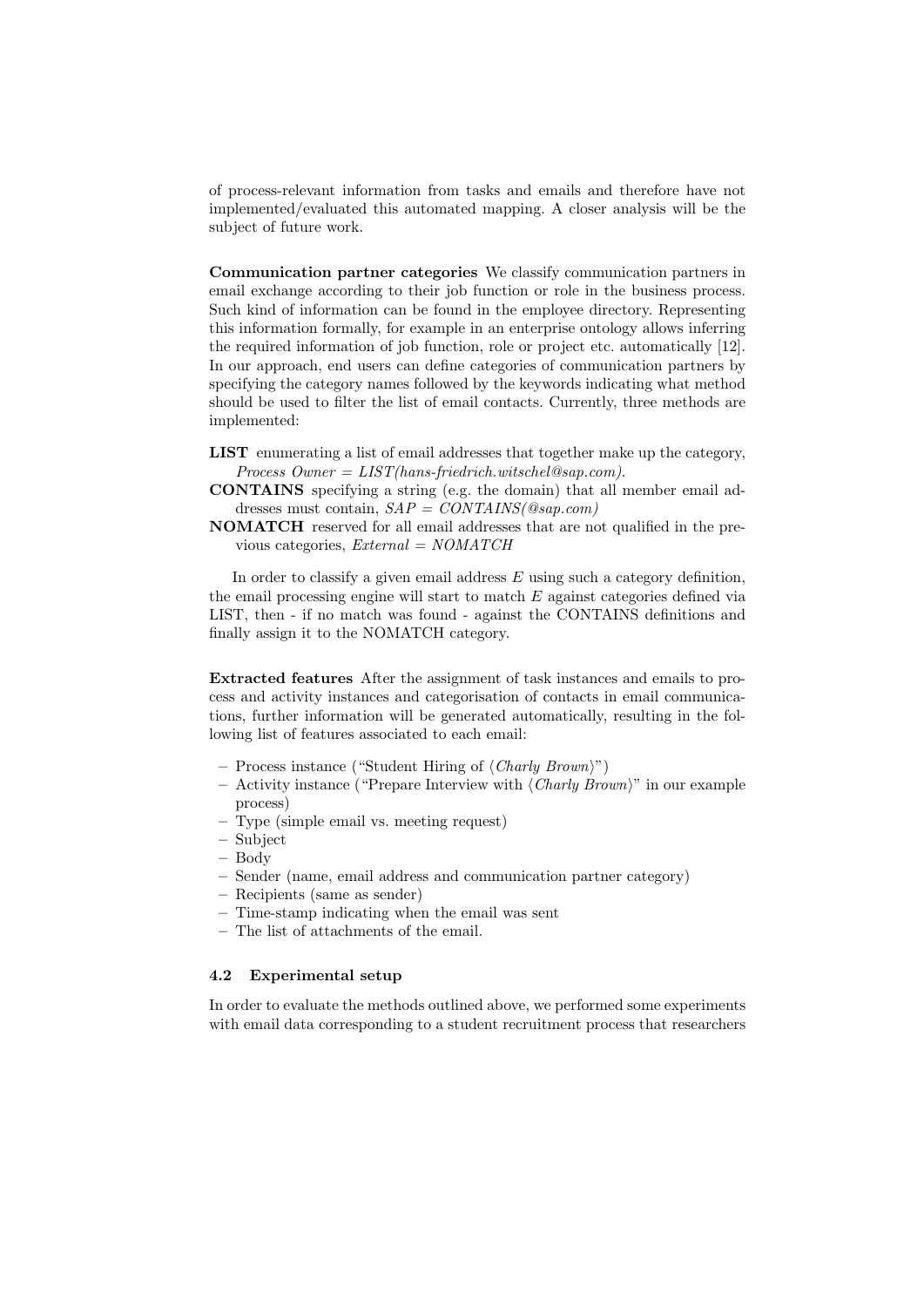

**Figure 3.** Student hiring process at SAP Research

at SAP Research perform when they want to hire intern or bachelor/master thesis students to work in research labs.

Figure 3 shows the most relevant parts of this process (as the seed process) from a researcher's perspective.

The data we used for the experiments was extracted from the Inbox and calendar of one of the authors by means of a script that outputs all emails, appointments and meeting requests that contain a user-specified string (e.g. part of the student's name) up to a certain date - namely one week after the date when the student started working at SAP Research or the date when his/her application was rejected. It represents 9 cases of student hiring undertaken by the owner of the Inbox (i.e. 9 process instances) and consists of approximately 350 emails after some manual cleaning.

The emails were processed as discussed in the previous sections. They are manually associated to the activities of the process in Figure 3. Then, the process owner (i.e. the owner of the email Inbox) defined 8 categories of communication partners, namely process owner, teammates, team assistants (responsible for collecting contract requests), HR (the human resources department of SAP), manager, applicant, SAP (all SAP employees) and external parties which represent the primary categories of communication partners in this process. Overall, there are about 60 emails representing the activity of screening and selecting applicants, 20 emails about coordinating with colleagues, 30 emails preparing the interview, 10 emails representing the actual interview, 40 emails that follow up on an interview, 90 emails about contract requests and about 100 emails representing supervision of the student.

#### **4.3 Results**

In our experiment, we concentrated on the task refinement part since our data set was not large enough to enable resource recommendation. For task refinement, the emails were divided into 7 subsets, each corresponding to one of the seven activities "screen and select applicants", "coordinate", "settle and prepare interview", "conduct interview", "interview follow-up", "request contract" and "supervise student" of the student hiring process.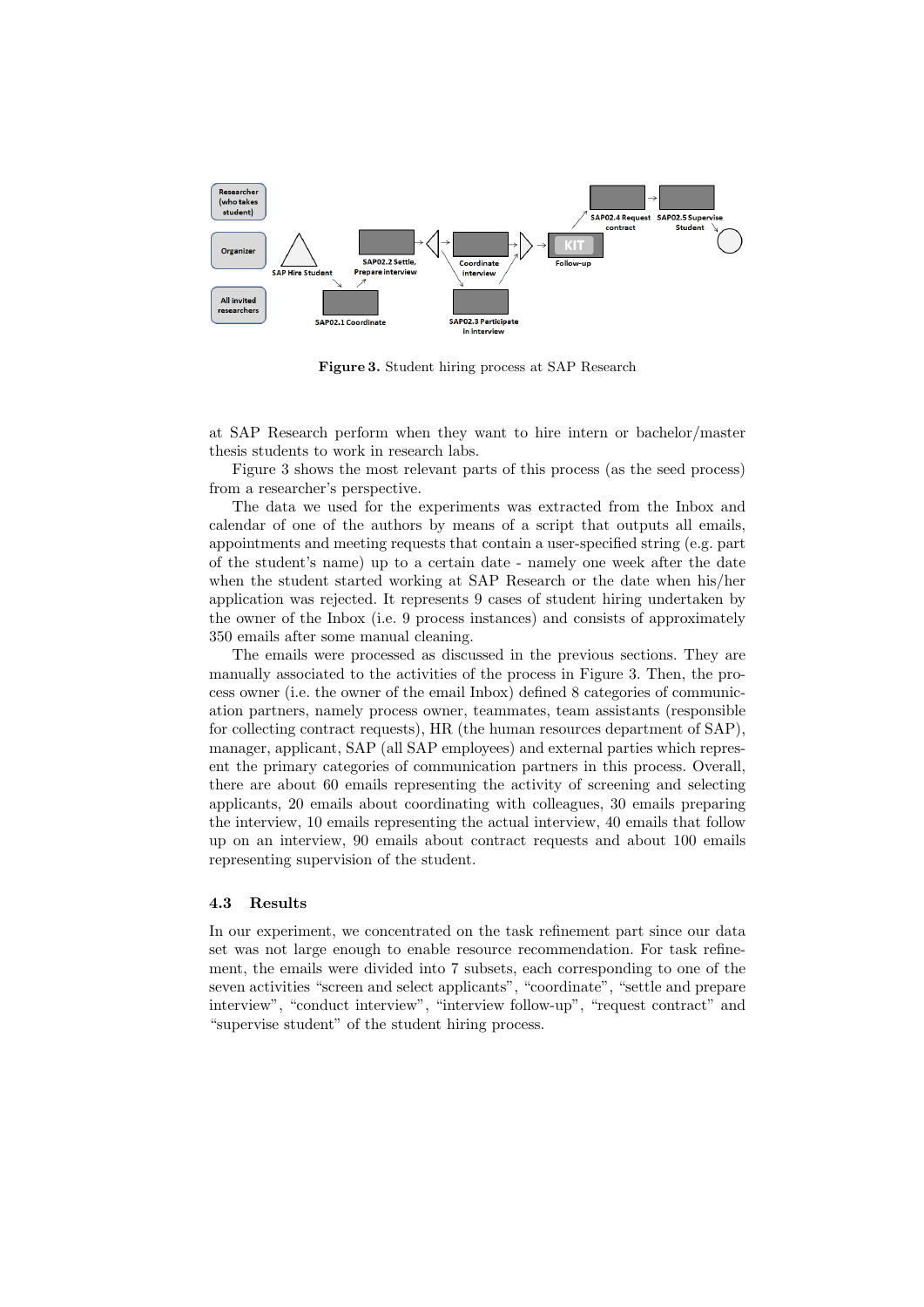|                |                | Nr Size Keywords (Weight)                                                                                                                                                                                                                                                                                                                                                                                                     | Senders<br>(f) | (f)                                                     | Recipients Example subjects $(f)$                                                                                                                     |
|----------------|----------------|-------------------------------------------------------------------------------------------------------------------------------------------------------------------------------------------------------------------------------------------------------------------------------------------------------------------------------------------------------------------------------------------------------------------------------|----------------|---------------------------------------------------------|-------------------------------------------------------------------------------------------------------------------------------------------------------|
| $\mathbf{1}$   | 13             | look $(13.19)$ , well $(12.96)$ , algebra $(10.26)$ , thing teammates<br>$(10.26)$ , winner $(10.26)$ , get $(10.26)$ , linear $(13)$<br>$(10.26)$ , list $(10.03)$ , seem $(7.07)$ , diploma thesis<br>$(5.0)$ , linear algebra $(4.0)$ , extern referenzcode<br>$(4.0)$ , favorite subject $(2.0)$ , thesis student $(2.0)$ ,<br>reference code $(2.0)$ , mix impression $(2.0)$                                            |                | process<br>owner<br>(13),<br>teammates students<br>(13) | AW: Students (4), RE:<br>Students,<br>suggestion<br>$(2)$ , AW: Our list of<br>(2),<br>WG:<br>Student<br>Applications<br>$(2)$ , RE: Students $(2)$ , |
| $\overline{2}$ | 9              | experience $(13.86)$ , look $(13.19)$ , think $(11.23)$ , process<br>relevant $(9.32)$ , skill $(8.25)$ , decide $(7.9)$ , topic owner $(9)$<br>$(7.9)$ , send $(7.49)$ , suggestion $(7.03)$ , work $(6.59)$ ,<br>student application (5.0), programming skill<br>(2.0)                                                                                                                                                      |                | (16)                                                    | teammates   Students (2), Students,<br>suggestion $(2)$ ,                                                                                             |
| 3              | 7              | diploma thesis $(24.0)$ , diploma $(20.43)$ , in- $ process$<br>ternship $(17.33)$ , application $(14.29)$ , karlsruhe owner $(7)$<br>$(13.86)$ , extern $(12.43)$ , thesis $(12.32)$ , referen-<br>zcode (11.79), please (11.68), extern referen-<br>zcode $(10.0)$ , mature $(8.8)$ , deadline $(8.52)$ , ap-<br>plication process $(7.0)$ , whole application $(7.0)$ ,<br>thesis student $(7.0)$ , reference code $(7.0)$ |                | <b>TAs</b><br>(7)                                       | $(7),$ RE: Student Applic-<br>teammates ations $(5)$ , RE: Stu-<br>dent applications CW<br>$27(1)$ , RE: Student ap-<br>plications $CW$ 47 $(1)$      |
| $\overline{4}$ | $\overline{7}$ | diploma thesis $(12.0)$ , diploma $(8.67)$ , guy TAs<br>$(7.69)$ , sure $(6.52)$ , talk $(6.52)$ , anybody $(6.52)$ , teammates owner $(7)$ ,<br>wait $(6.52)$ , tomorrow $(6.52)$ , extern referen- $(2)$<br>zcode $(4.0)$ , application process $(2.0)$ , whole ap-<br>plication $(2.0)$ , mature team $(2.0)$                                                                                                              | (5),           | process<br>SAP $(2)$                                    | $NAME$ and $NAME$<br>$(2)$ , AW: Student Ap-<br>plications $(2)$ ,                                                                                    |
| 5              | 7              | diploma thesis $(27.0)$ , diploma $(20.43)$ , extern TAs $(7)$<br>$(14.92)$ , referenzcode $(14.14)$ , internship $(12.48)$ ,<br>extern referenzcode $(12.0)$ , thesis $(11.47)$ , please<br>$(10.51)$ , application $(10.21)$ , karlsruhe $(9.9)$ ,<br>deadline $(7.21)$ , application process $(6.0)$ , whole<br>application $(6.0)$ , thesis student $(6.0)$                                                               |                | SAP<br>(21),<br>process<br>owner (1)                    | Student<br>Applications<br>$(6), \ldots$                                                                                                              |
| 6              | $\overline{4}$ | experience $(30.5)$ , grade $(26.07)$ , little $(22.82)$ , process<br>program $(20.19)$ , claim $(19.55)$ , mark $(15.8)$ , owner $(4)$<br>background $(14.26)$ , maybe $(14.26)$ , work<br>$(12.45)$ , program skill $(3.0)$ , background some-<br>what $(2.0)$ , grade check $(2.0)$ , basic knowledge<br>(2.0)                                                                                                             |                | empty $(4)$                                             | [BLOCK]<br>check<br>out<br>students (2), [BLOCK]<br>check student applic-<br>ations $(1)$ , $[BLOCK]$<br>catch up $(1)$                               |
| 7              | 3              | thesise $(9.89)$ , internship $(8.32)$ , external $(7.9)$ , TAs $(3)$<br>hourly $(5.71)$ , please $(5.26)$ , thesis $(5.1)$ , applica-<br>tion $(5.1)$ , above $(4.95)$ , diploma $(4.33)$ , deadline<br>$(3.93)$ , application process $(3.0)$ , whole applica-<br>tion $(3.0)$ , thesis student $(3.0)$ , reference code<br>$(3.0)$ , new application $(3.0)$                                                               |                | SAP<br>(9)<br>TAs $(3)$                                 | Student<br>applications<br>$CW$ 27 $(1)$ , Student<br>applications $(1)$ , Stu-<br>dent applications CW<br>47(1)                                      |

**Table 1.** Clusters based on communication partner categories for activity "Screen and select applicants".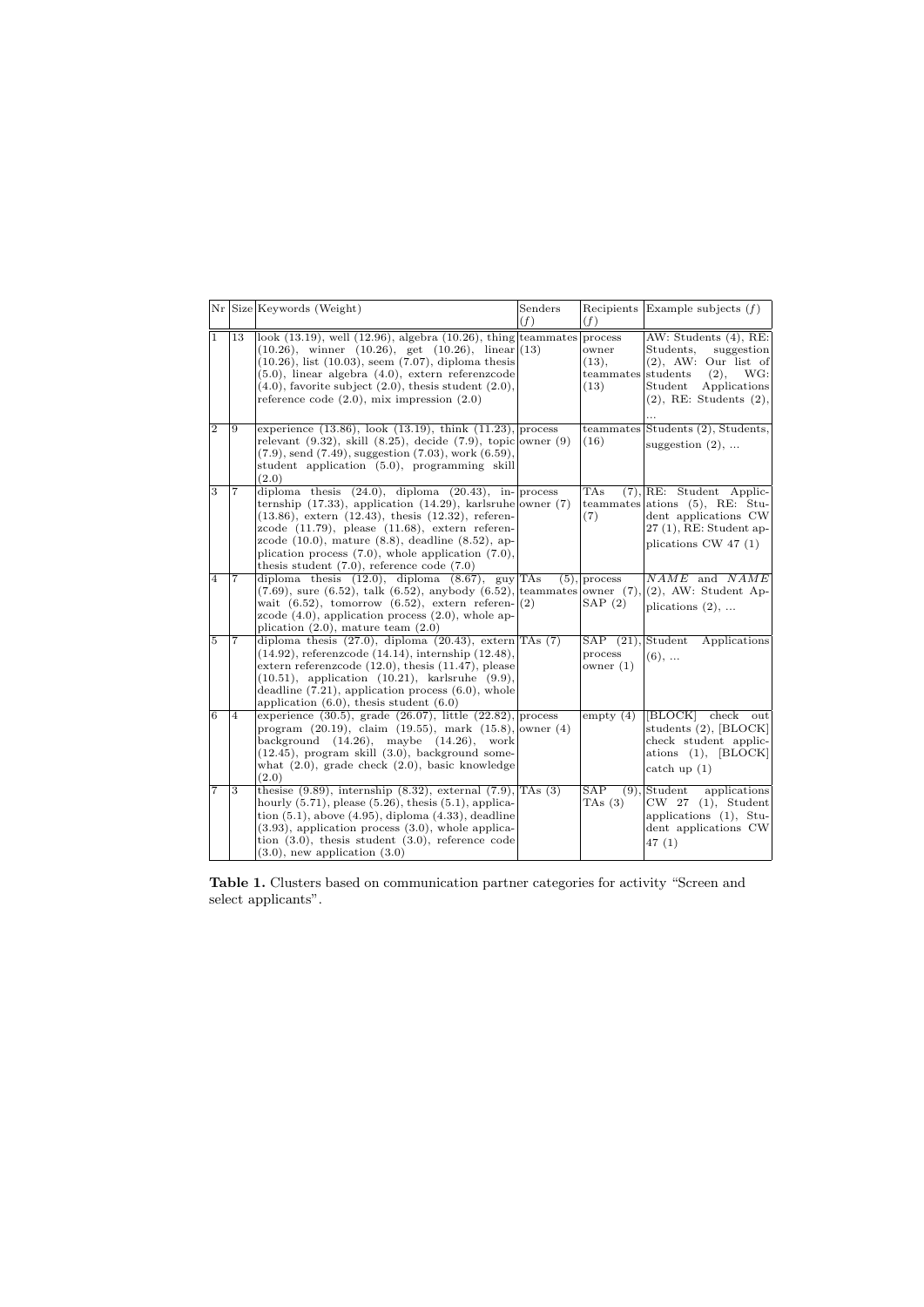As a next step, each email was represented as a feature vector. As outlined in Section 4.1, we chose two kinds of feature vectors, one based on communication partner categories, the other based on the text from subject and body of the emails. This means that emails attachments and embedded links were not considered in this set of experiments.

|                |                | Nr Size Keywords (Weight)                                                                                           | Senders $(f)$   | Recipients $(f) $ Example                   | sub-                          |
|----------------|----------------|---------------------------------------------------------------------------------------------------------------------|-----------------|---------------------------------------------|-------------------------------|
|                |                |                                                                                                                     |                 |                                             | jects $(f)$                   |
| 1              | 45             | permit $(34.81)$ , german $(23.28)$ , salary process owner proces owner [BLOCK]                                     |                 |                                             | $\operatorname{catch}$        |
|                |                |                                                                                                                     |                 |                                             |                               |
|                |                | $(22.09)$ , regard $(20.78)$ , obtain $(20.53)$ , stu- $ (19)$ , external $ (25)$ ,                                 |                 | $team-lup$                                  | (3),<br>Re:                   |
|                |                | dent $(18.5)$ , internship $(18.38)$ , restrict $(6)$ , HR $(5)$ , mates                                            |                 | (13),                                       | Your<br>master                |
|                |                | $(17.68)$ , hour $(17.68)$ , number $(17.31)$ , con-<br>teammates                                                   |                 | TAs $(5), $                                 | thesis $(3)$ , RE:            |
|                |                | tract request $(14.0)$ , start date $(10.0)$ , phone $(5)$ , TAs $(4)$ ,                                            |                 |                                             | Praktikumsplan                |
|                |                | number $(5.0)$ , student contract $(5.0)$ , work applicant                                                          |                 |                                             | NAME(3),                      |
|                |                | duration $(3.0)$ , full time $(2.0)$                                                                                | $(4)$           |                                             |                               |
| $\overline{2}$ | 9              | description $(173.29)$ , next $(112.16)$ , task process owner applicant $(5)$ , RE:                                 |                 |                                             | contract                      |
|                |                | $(91.71)$ , call $(88.46)$ , phone $(85.39)$ , phone $(5)$ , applicant process owner status $(3)$ ,                 |                 |                                             |                               |
|                |                | call $(60.0)$ , e mail $(54.0)$ , project $(48.9)$ , pro- $(4)$                                                     |                 | (4)                                         |                               |
|                |                | cess (46.96), e (46.63), period (42.44), need                                                                       |                 |                                             |                               |
|                |                | $(41.07)$ , start date $(18.0)$ , contract period                                                                   |                 |                                             |                               |
|                |                | $(12.0)$ , current performance $(12.0)$ , perform-                                                                  |                 |                                             |                               |
|                |                | ance record $(12.0)$ , subject description $(11.0)$ ,                                                               |                 |                                             |                               |
|                |                | contract status $(10.0)$ , mature project $(9.0)$                                                                   |                 |                                             |                               |
| $\overline{3}$ | $\overline{8}$ | name $(141.54)$ , internship $(46.78)$ , family process owner teammates                                             |                 |                                             | RE:<br>Your<br>in-            |
|                |                | $(46.65)$ , use $(46.65)$ , offer $(45.54)$ , first $(6)$ , applicant $(9)$ , applicant $\ell$ ternship $(5)$ , Re: |                 |                                             |                               |
|                |                | $(44.48)$ , last $(36.68)$ , father $(31.1)$ , successful $(2)$                                                     |                 | $(5)$ ,                                     | process Your internship       |
|                |                | $(28.09)$ , submission $(25.28)$ , last name $(24.0)$ ,                                                             |                 | owner $(2)$                                 | (2),                          |
|                |                | first name $(23.0)$ , family name $(21.0)$ , father                                                                 |                 |                                             |                               |
|                |                | name $(14.0)$ , paper work $(8.0)$ , request con-                                                                   |                 |                                             |                               |
|                |                | tract $(8.0)$ , start date $(8.0)$ , mature project                                                                 |                 |                                             |                               |
|                |                | (8.0)                                                                                                               |                 |                                             |                               |
| 4              | 6              | integration $(106.64)$ , thesis $(106.49)$ , super-process owner teammates                                          |                 |                                             | Re: PS: Intern-               |
|                |                | visor $(70.18)$ , schema $(66.65)$ , need $(60.32)$ , $(4)$ ,                                                       |                 | $external(4), \text{ TAs} (2), \text{ship}$ | (2),<br>FW:                   |
|                |                | case $(56.08)$ , social $(53.32)$ , month $(51.76)$ , $(2)$                                                         |                 | process owner PS:                           | Internship                    |
|                |                | position $(50.79)$ , e mail $(36.0)$ , thesis con-                                                                  |                 | $(2), \quad \text{external}(2),$            | RE:<br>PS:                    |
|                |                | tract $(19.0)$ , service integration $(18.0)$ , busi-                                                               |                 | (2)                                         | Internship $(2)$              |
|                |                | ness schema $(18.0)$ , thesis position $(18.0)$ ,                                                                   |                 |                                             |                               |
|                |                | month thesis $(12.0)$ , shipment address $(12.0)$                                                                   |                 |                                             |                               |
| 5              | 6              | e mail $(24.0)$ , studiengang $(22.35)$ , betreuung process owner TAs $(2)$ , pro-RE: Details ber                   |                 |                                             |                               |
|                |                | $(15.76)$ , pdf $(14.9)$ , inhaltliche $(14.9)$ , hier $ (4)$ , HR $(1)$ , cess                                     |                 |                                             | owner Diplomarbeit            |
|                |                | $(13.28)$ , professor $(13.28)$                                                                                     | applicant $(1)$ | $ (2)$ , HR $(2)$ , $ (1)$ ,                |                               |
| 6              | 3              | integration $(53.32)$ , thesis $(33.69)$ , schema process owner teammates                                           |                 |                                             | RE: PS: Intern-               |
|                |                | $(33.32)$ , social $(26.66)$ , position $(25.4)$ , in- $ (2)$ , external $ (3)$ ,                                   |                 |                                             | external ship $(2)$ , Re: PS: |
|                |                | ternship $(18.38)$ , service $(18.19)$ , case $(17.41)$ , $(1)$                                                     |                 | (2),                                        | $process $ Internship $(1)$   |
|                |                | business $(16.02)$ , service integration $(9.0)$ ,                                                                  |                 | owner $(1)$                                 |                               |
|                |                | business schema $(9.0)$ , thesis position $(9.0)$ ,                                                                 |                 |                                             |                               |
|                |                | thesis contract $(8.0)$ , month thesis $(5.0)$ , ship-                                                              |                 |                                             |                               |
|                |                | ment address $(5.0)$                                                                                                |                 |                                             |                               |

**Table 2.** Clusters based on email text for activity "Request contract".

For the first kind of feature vectors, if  $c_1, ... c_n$  is the set of communication partner categories, then an email is formally represented by a vector  $e = (r_{c_1},...,r_{c_n},s_{c_1},...,s_{c_n})$  where  $r_{c_i}$  is the number of recipients of the email belonging to category  $c_i$  and  $s_{c_i}$  is the number of senders  $(0 \text{ or } 1)$  of the email belonging to category *c<sup>i</sup>* .

For the second kind of vectors, the text of the emails was tokenised into oneword units (terms), which were weighted using *term frequency-inverse document frequency* (tf.idf). Thus, if  $t_1, ..., t_n$  is the set of distinct one-word units that occur in any of the emails of the entire corpus, then an email is represented by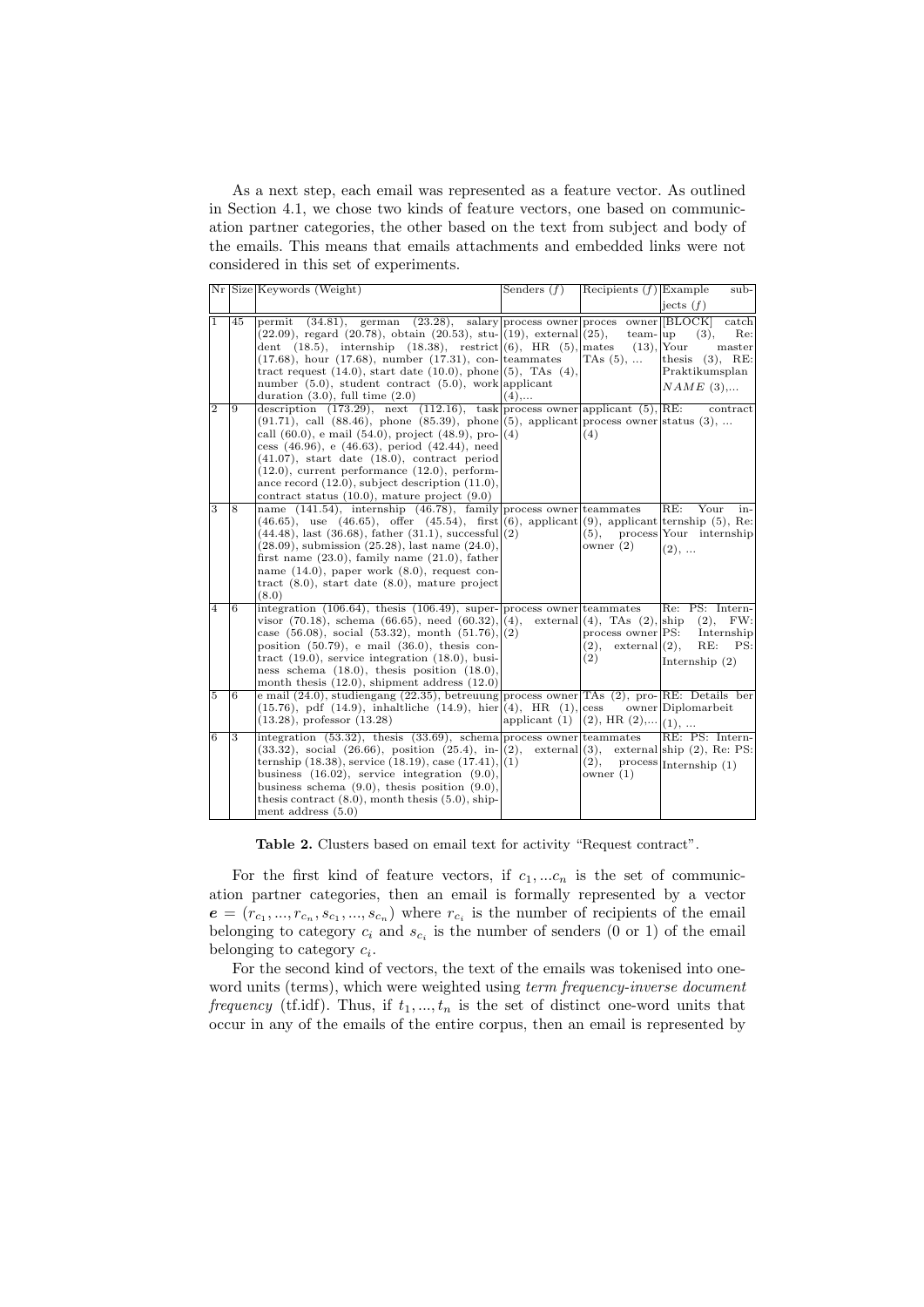a vector  $e = (w_1, ..., w_n)$  where  $w_i$  denotes the tf.idf weight of term  $t_i$  for the current email.

Using the Weka machine learning library<sup>2</sup>, the vectors were clustered using the expectation maximisation algorithm and employing cross validation to determine the number of clusters automatically.

Table 1 displays the clustering results for the activity "screen and select applicants", using feature vectors based on communication partner categories (where *f* gives the frequency values). The keywords and phrases were extracted using the TE (term extraction) module of the ASV toolbox [4]. They carry weights as computed by this module; the other characteristics of the clusters (categories of senders and recipients, subjects) are represented together with their frequency of occurrence in the cluster.

For instance, the first line of Table 1 describes a cluster consisting of 13 emails. All of these emails were sent by one of the teammates of the process owner; and they were all received by the process owner and other teammates (for recipients, this table does not distinguish between *To* and *CC* fields of an email). Some subjects of the emails in this cluster are given in the last column of the table (e.g. the subject "AW: Students" occurred 4 times) and the most important keywords extracted from the emails of the cluster ("look", "well", "algebra", *. . .*) are given in the third column.

Table 2 presents clusters for the activity "Request contract", derived with feature vectors based on the text from emails' subject and body.

#### **4.4 Discussion**

**Interpretation of example clusters** For the clusters in Table 1, a human can easily derive an interpretation of clusters in terms of sub-activities by looking at communication partners and keywords:

- **–** Clusters 5 and 7 are very similar and show communication from the team assistants towards all colleagues (including the process owner). They announce new student applications and ask for feedback.
- **–** Cluster 6 contains private appointments only, where as the keywords suggest - the process owner has taken notes about the applicants' qualifications.
- **–** Clusters 1 and 2 consist of communication between the process owner and his teammates; keywords such as "linear algebra" and "programming skill" signal that the goal of this communication is the discussion of the applicants' qualification and hence to reach an agreement of whom to invite for an interview.
- **–** In Cluster 3, the process owner communicates with team assistants; as can be seen from the subjects of emails in the last column, these emails contain feedback about applicants.

<sup>2</sup> http://www.cs.waikato.ac.nz/ml/weka/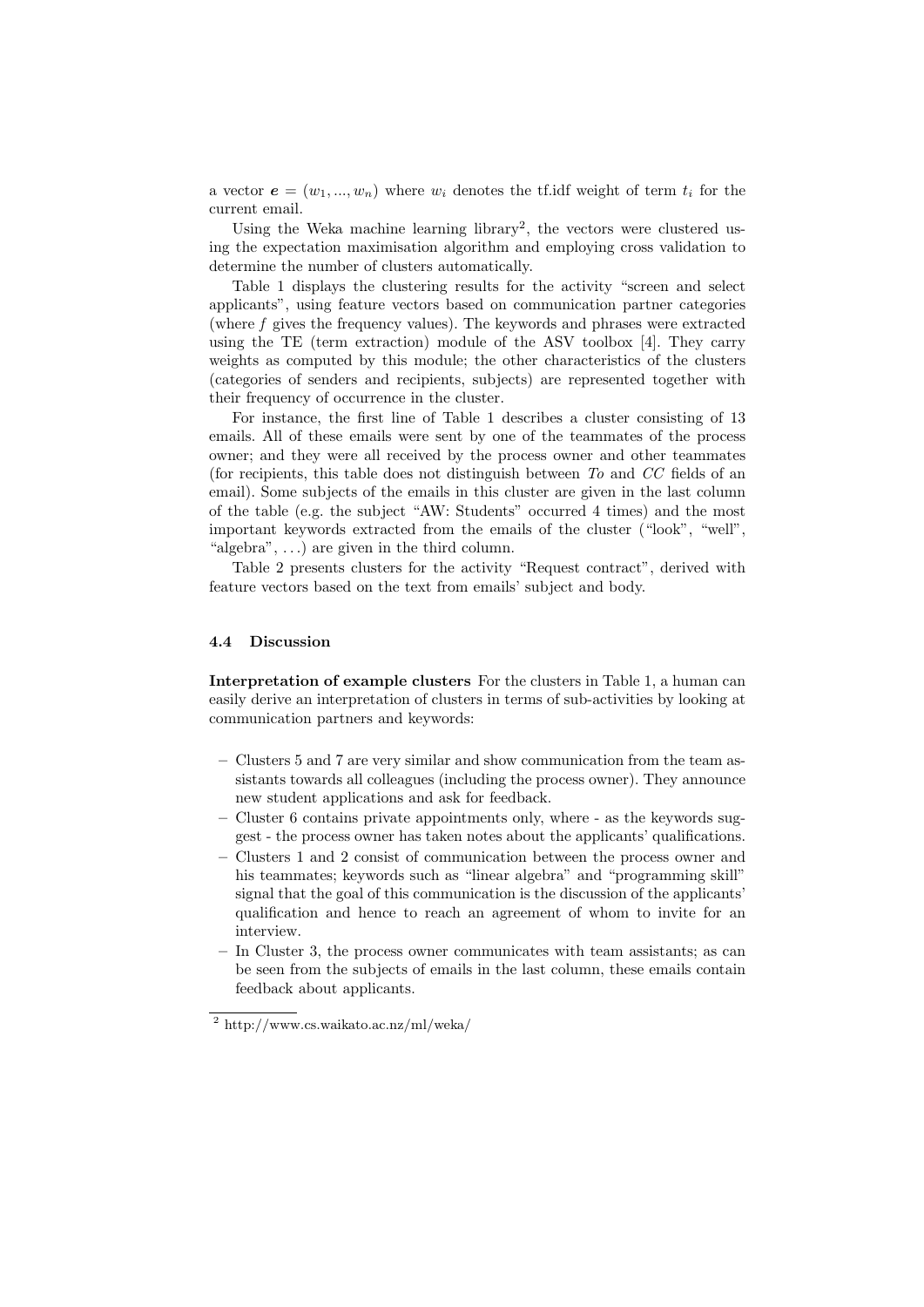**–** Cluster 4 is less clear in its interpretation; it consists mainly of emails sent by the team assistants to the process owner. A drilldown helped to understand that most of these serve to clarify questions around further procedure, management approval and deadlines.

From this analysis, we can quickly suggest to divide the activity "screen and select applicants" into sub-activities "receive notification of new applications", "screen applications", "discuss applications with teammates", "give feedback to team assistants" and "if in doubt, clarify further procedure". Note that the labeling of clusters and the final suggestion of how to adapt the process model is still a manual effort.

As Table 2 shows for the activity "request contract", the analysis is not always that easy. An interpretation could be as follows. It is evident that Cluster 3 shows the communication between the process owner and the applicant, trying to obtain the necessary data ("start date", "last name") to fill in the contract request form. Cluster 2 is less well defined, but seems to be mainly about communicating the status of the contract request. Clusters 4, 5 and 6 seem to be a mixture of planning work together with the student and administrative issues (e.g. answering the applicant's questions about university supervisors). Cluster 1 is by far the largest and consists of a mixture of topics, an important one being the exact modalities of the contract ("salary", "hour", "work duration", etc).

This analysis could suggest a subdivision of the activity into "get student data for filling request form", "clarify contract modalities", "answer student questions" and "check and communicate contract status".

**Analysis of the approach** Although we cannot show all the cluster results here for space reasons, we would like to summarise the insights that we gained through qualitative analysis of the clustering data. In future work, it will also be interesting to apply quantitative measures (such as precision and recall) by comparing clustering results to previously defined gold standards. However, in this work the data set was too small to allow for meaningful quantitative results.

We found that in general, clustering with feature vectors based on communication partner categories resulted in more easily interpretable and meaningful clusters than when using text-based features. In addition, for some activities, such as "request contract" (see above), clusters are more imbalanced in size, more difficult to interpret and less revealing. This is the case regardless of whether we use communication partner categories or text-based feature vectors. However, for 5 of the 7 activities, the clusters are very clear and easy to interpret.

From the authors' experience, we could identify cases where the clustering fails to reveal interesting branches that could help to subdivide the activity, e.g. the differentiation between intern and thesis contracts and European and non-European students in the "request contract" activity. The reasons for such failures were twofold:

**–** Imbalance and sparseness problem: some interesting branches (e.g. non-European students) are not represented by enough process instances in the data in order to be detected.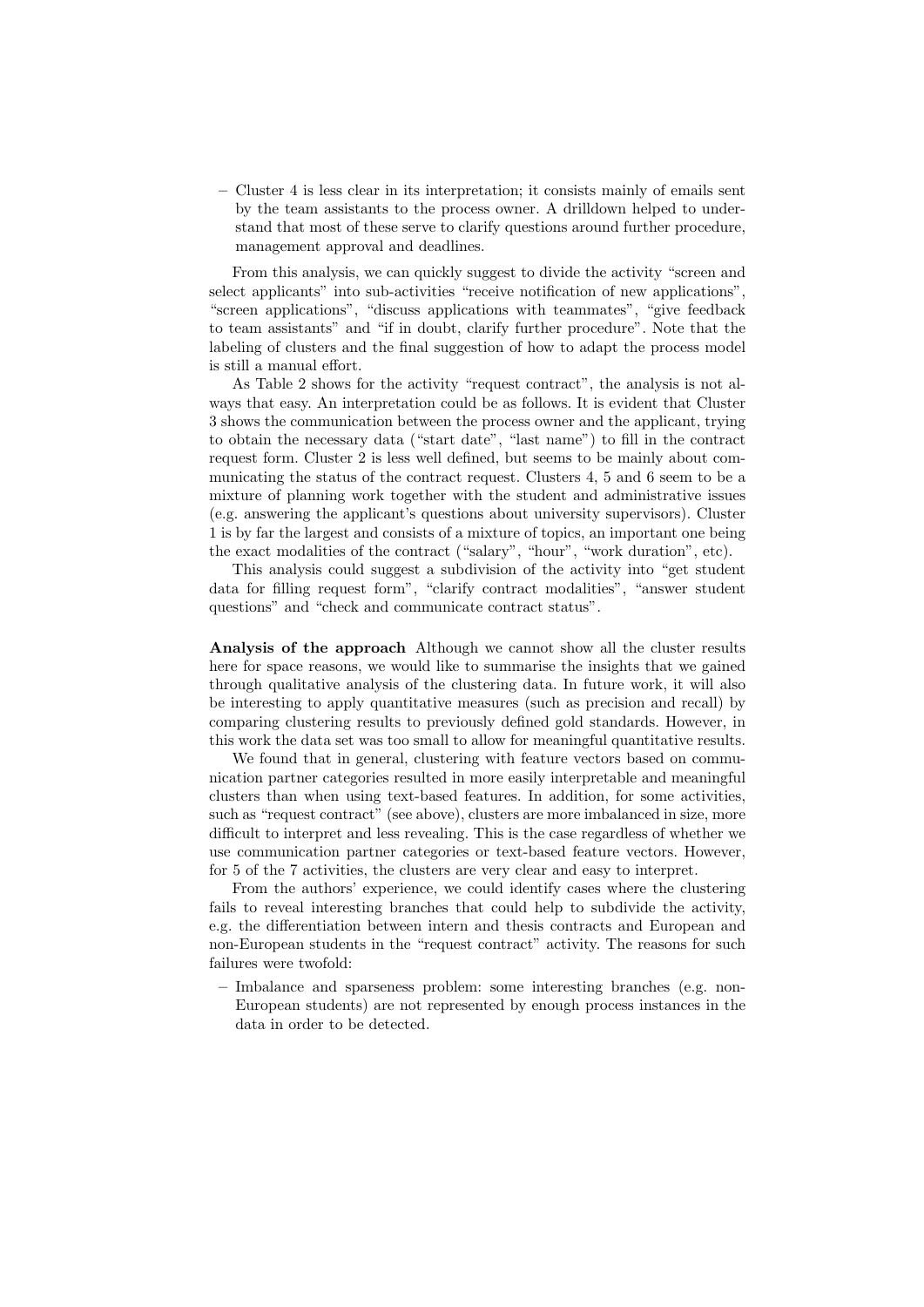**–** Noise problem: interesting differentiations such as between internship or thesis are buried under more obvious (and hence less interesting) ones.

Of course, some of these problems may be resolved by using a bigger data set; the qualitative results presented here can thus only show a general direction and highlight some interesting aspects that still need to be quantified – which is our goal in future research.

# **5 Conclusions**

Conventionally, business processes are modeled manually by process experts. With the growing demand on flexibility and agility, process mining and collaborative approaches start to gain attention as low-cost and low-overhead alternatives. In this paper, we proposed a framework that takes advantage of informal work practice in refining manually crafted process models. This is based on our observation that i) gaps between predefined models and day-to-day work practice is inevitable and thus local adaptation is necessary; ii) in many cases local adaptation carries informal characteristics and is not transparent to an enterprise information system and thus most of such valuable knowledge gets lost within the vast amount of information available to an employee; and iii) local adaptation can be leveraged to reflect work practice at the model level.

The proposed approach focuses on two types of informal data of work practice, i.e. emails and personal task diaries. Different from apparently similar approaches, we reduce the overhead of manual annotation with the help of standard data mining / clustering algorithms. Hidden process patterns discovered from the informal work data are then used to fine-tune a "seed" process model, improving the model to reflect real-life work practice. We experimented the idea in a proof-of-concept implementation. The preliminary evaluation with emails from one of the co-authors has confirmed our intuition and the practical value of our approach. Further evaluation in a larger scale and with high diversity is forthcoming. Apart from optimising the learning algorithms, we aim to conceive other application scenarios that leverage the hidden "treasure" of informal work.

## **Acknowledgements**

This work is supported by the European Union IST fund through the EU FP7 MATURE Integrating Project (Grant No. 216356).

# **References**

1. A. Abecker, A. Bernardi, K. Hinkelmann, O. Kühn, and M. Sintek. Toward a technology for organizational memories. *IEEE Intelligent Systems*, 13(3):40–48, 1998.